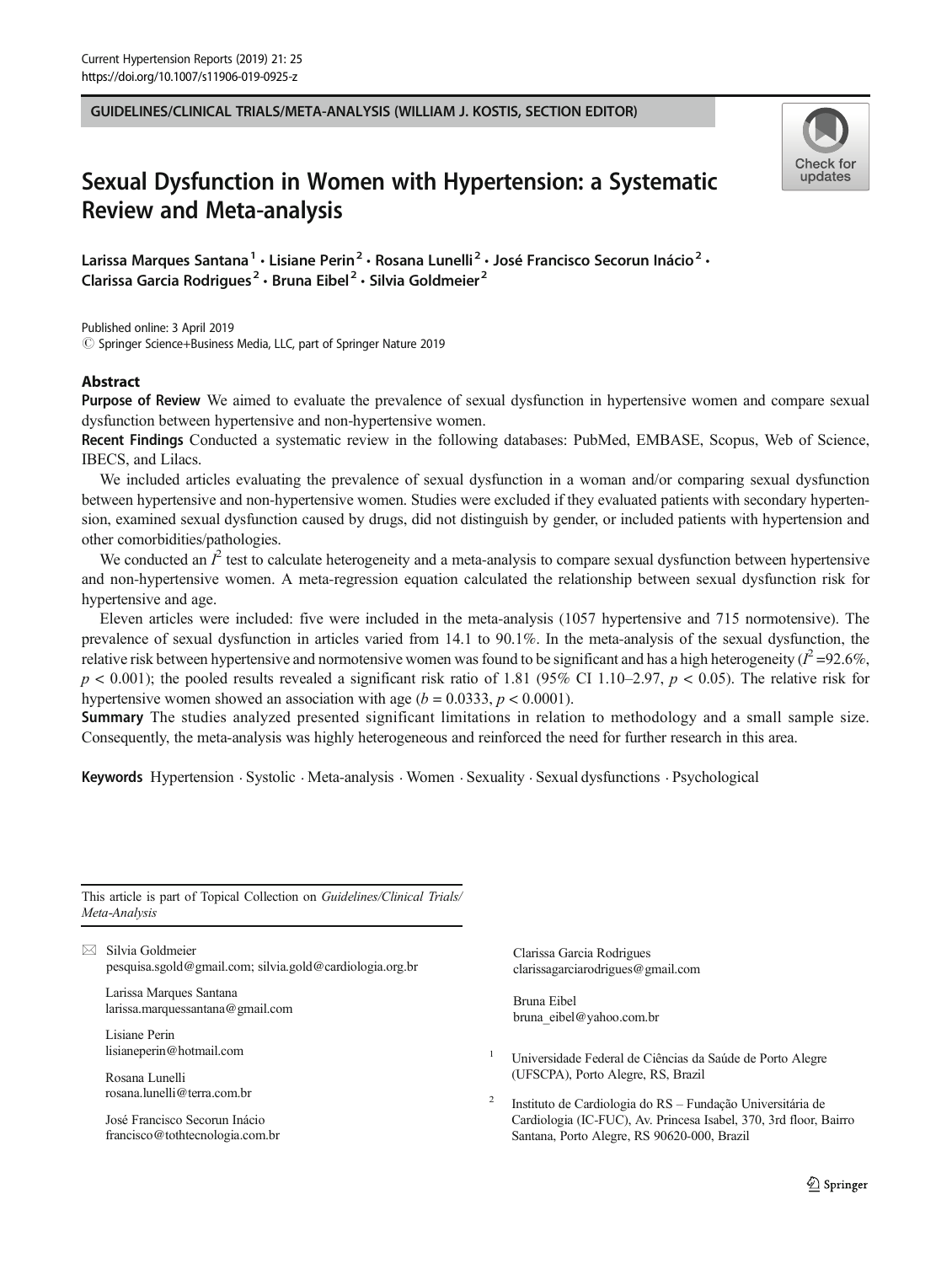#### Introduction

Sexual dysfunction in systemic hypertension is often observed in clinical practice and can be considered a consequence of the natural progression of the disease or a side effect of antihypertensive medication [\[1](#page-8-0)••, [2](#page-8-0)]. Sexual dysfunction is a common medical disorder associated with the pathology, psychological state, and social behaviors of the general population. Consequently, this disorder greatly influences the quality of life of patients. Furthermore, it is considered a multifactorial condition which may include vascular, neurogenic, hormonal, muscular, and endothelial problems [[3,](#page-8-0) [4](#page-8-0)].

Sexual dysfunction affects between 20 and 50% of women and is more common in women (43%) than in men (31%) [[5,](#page-8-0) [6\]](#page-8-0). Female sexual dysfunction includes contextual factors such as dissatisfaction, emotional frustration, mental impairment, and severe gynecological impairment that should be included in the pathophysiology of the disorder spectrum [[7](#page-8-0), [8](#page-8-0)].

Chronic diseases such as systemic hypertension and anti-hypertensive drug therapy can contribute to dysfunction [[9\]](#page-8-0). Systemic hypertension may lead to various functional and structural disorders, such as vascular impairment, which may consequently lead to sexual dysfunction due to its negative effect on the genitals and other closely related organ systems [\[10](#page-8-0)••]. According to the European Society of Hypertension and the European Society of Cardiology (2013), the prevalence of hypertension in the general population is approximately 30–45% and increases markedly with age [\[11\]](#page-9-0).

According to Doumas et al., 19.4% of healthy women and 42.1% of hypertensive women have sexual dysfunction [\[1](#page-8-0)••]. However, other studies show limited data on the effects of hypertension on sexual dysfunction in females, instead concentrating primarily on male sexual dysfunction [[10](#page-8-0)••, [12](#page-9-0)–[14](#page-9-0)]. Another limitation is that women are generally less likely to discuss matters of a sexual nature. Additionally, when making diagnoses, providers tend not to investigate the causes of female sexual dysfunction, which, according to the literature, can be pathological and multifactorial in origin [\[12](#page-9-0)]. Thus, the aim of this study was to evaluate the prevalence of sexual dysfunction in hypertensive women and compare sexual dysfunction between hypertensive and non-hypertensive women.

#### Methods

#### Protocol and Registration

This systematic review is reported in accordance with the Preferred Reporting Items for Systematic Review and Meta-Analyses (PRISMA) statement and is registered in the

Prospero (International Prospective Register of Systematic Reviews) database under the number CRD42014008704 [\[15](#page-9-0)•].

#### Eligibility Criteria

We included articles that assessed the prevalence of sexual dysfunction in a woman or compared sexual dysfunction between hypertensive and non-hypertensive women. Studies that evaluated patients with secondary hypertension, reported data solely concerning sexual dysfunction caused by drugs, made no distinction in gender, and included patients with comorbidities were excluded.

#### Information Sources

We searched the following electronic databases: PubMed, EMBASE, Scopus, Web of Science, IBECS, and Lilacs. Additionally, we manually searched the references of the included articles and performed a citation analysis of the included studies using Google Scholar.

#### Search

The initial search comprised the Mesh terms "Sexual Dysfunction," "Physiological," "Hypertension," "Women," "Female," and any related entry terms. The complete search strategy used for the PubMed database is shown in Appendix 1. We did not use limits for language or date when performing the searches.

#### Study Selection

The titles and abstracts of the retrieved articles were independently evaluated by two reviewers (S.M.L and P.L). Abstracts that did not provide enough information regarding the eligibility criteria were kept for full-text evaluation. Reviewers independently evaluated full-text articles and determined study eligibility. Disagreements were solved by consensus; when consensus could not be reached, a third reviewer's opinion (G.S) was sought.

#### Quality of Studies

Risk of bias was evaluated by ranking each study according to an instrument published by Loney PL et al. [\[23](#page-9-0)]. The following items were considered: study design and sampling method, sampling frame, sample size, appropriate measurement, unbiased measurement, response rate, results, and study subjects. This tool evaluated the validity of the methods, the interpretation of the results, and the applicability of the results. The tool consisted of eight questions, each worth one point, for a maximum possible score of eight. The quality of the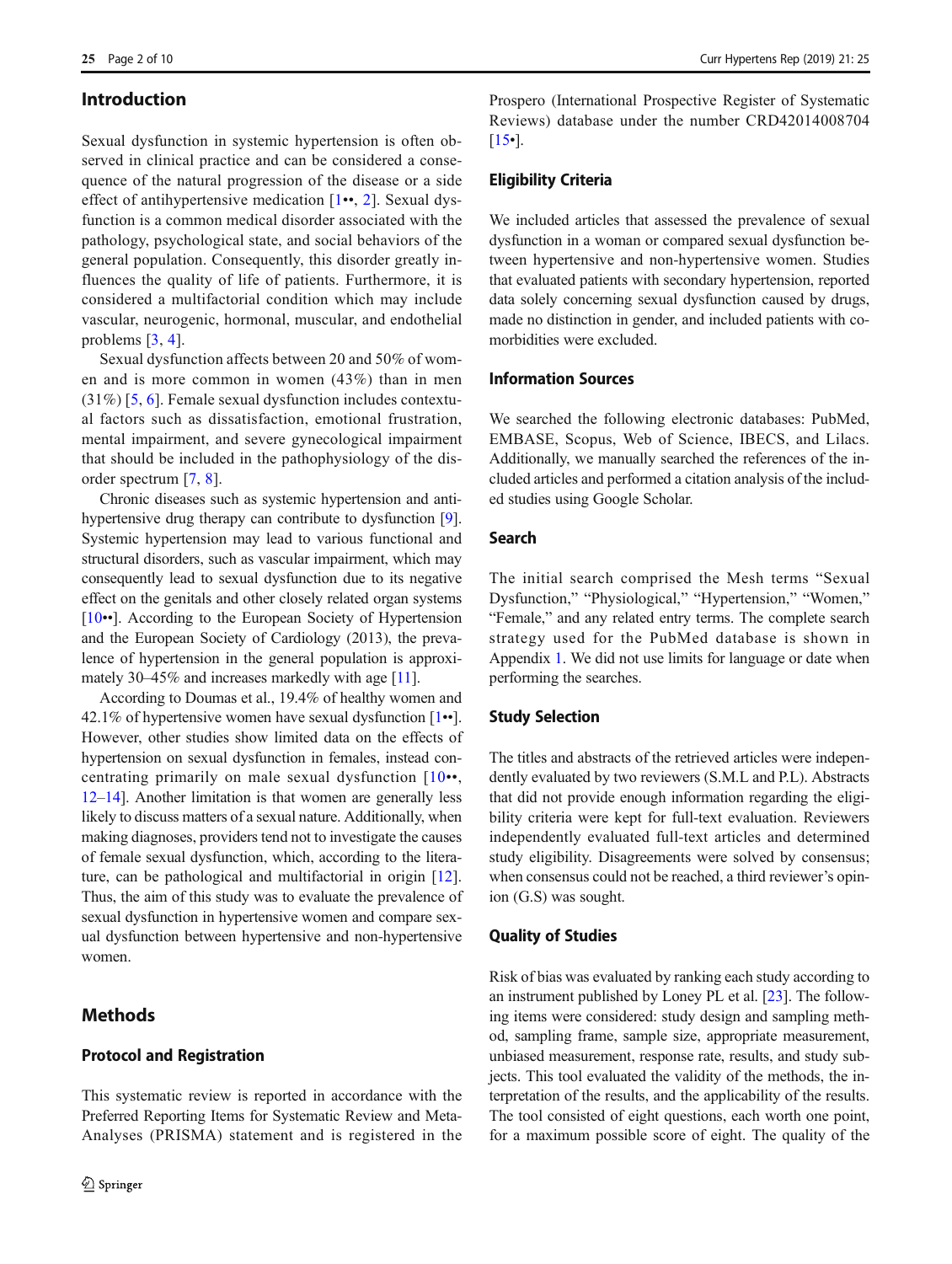articles was independently evaluated by two reviewers (S.M.L and G.S).

#### Data Extraction and Critical Appraisal

Each included study was reviewed independently by two investigators (S.M.L and G.S). The risk of bias was evaluated using the Newcastle Ottawa Quality Assessment Scale adapted for cross-sectional studies. Disagreements were resolved by consensus.

#### Data Extraction

Two reviewers (S.M.L and P.L) independently conducted the data extraction; disagreements were solved by the third reviewer (G.S.). General study characteristics were collected, including the first author's last name, year of publication, country where the study took place, aim of the study, study design, settings, eligibility criteria, data collection time range, study groups, age, gender, menopausal status, total number of subjects evaluated, and prevalence of sexual dysfunction.

#### Data Analysis

A Cochran  $Q$  test was used to quantitatively assess heterogeneity, and a P value of less than 0.1 was considered statistically significant.  $I^2$  testing was also used to measure the magnitude of the heterogeneity. High values indicated heterogeneity; values were categorized as low (25%), moderate (45%), and high (75%) [[24](#page-9-0)].

We conducted direct meta-analysis pooling the results using fixed and random effect and calculated 95% confidence intervals and two-sided  $P$  values. Risk ratios were pooled to compare hypertensive with normotensive subjects. A sensitivity analysis was also performed, omitting each one of the included studies in the meta-analysis in an attempt to assess heterogeneity and its possible causes.

After identifying that age could be a possible factor influencing the sexual dysfunction risk ratio in hypertensive women, a meta-regression was calculated considering age as a covariate. The risk ratio was transformed on the logarithmic scale, and the effects were pooled using a used a random effects model. Z-statistics were calculated for the intercept and linear coefficient obtained by the model. Finally, the proportion of variance explained by the model was quantified [\[25\]](#page-9-0). Forest and bubble plots were constructed to graphically represent the results. All analyses were performed using an R language software (R-project, version 3.1.2, 2014), through the packages Meta and Metafor [[26](#page-9-0)•].

#### Results

#### Study Selection

The initial search identified 2864 articles. After removing duplicates, 2738 articles were left to be evaluated by title and abstract. From those, 58 articles were selected for full-text analysis, and 11 met the inclusion criteria. After reference and citation analysis, one additional article was included for full-text analysis. Eleven articles were included in the systematic review, from which five were included in the meta-analysis. Figure [1](#page-3-0) shows the flow diagram of studies in this review.

#### Characteristics of Studies

The included studies were published between 2002 and 2018, and the sample size varied from 67 to 1390 women. Length of follow-up ranged from 2 months to 1 year. Most studies did not separate women based on their menopausal status. Information about the included studies is presented in Table [1.](#page-4-0)

#### Risk of Bias

Of the 11 articles included, ten received a perfect score (eight points) in the quality analysis. Studies'scores ranged from two to five points. Some aspects are important to note, as they can influence the synthesis of results. The instrument used to assess sexual dysfunction varied among the studies. Of the articles included only in the systematic review, two used the Malay Version of the Female Sexual Function Index [\[18](#page-9-0)•,  $20$ ••], and two did not use a validated questionnaire  $[14$ •, [17\]](#page-9-0). Of the five articles included in the meta-analysis, three used the Female Sexual Function Index  $[1\bullet 0, 10\bullet 0, 19\bullet 0]$  $[1\bullet 0, 10\bullet 0, 19\bullet 0]$  $[1\bullet 0, 10\bullet 0, 19\bullet 0]$  $[1\bullet 0, 10\bullet 0, 19\bullet 0]$  $[1\bullet 0, 10\bullet 0, 19\bullet 0]$  $[1\bullet 0, 10\bullet 0, 19\bullet 0]$ , one used a non-validated questionnaire [[21](#page-9-0)], and one did not note the tool used [\[12\]](#page-9-0). The Franciscis and Spatz studies have composite samples for postmenopausal women only [\[19](#page-9-0)••, [21\]](#page-9-0). The Kütmeç study did not include menopausal women in its sample [\[10](#page-8-0)••]. The other studies did not differentiate menopausal status in their population samples. Four of the five articles in the meta-analysis excluded other chronic diseases, such as diabetes mellitus and cardiovascular diseases, that can interfere with female sexual function [\[1](#page-8-0)••, [10](#page-8-0)••, [12](#page-9-0), [19](#page-9-0)••]. The other two articles did not differentiate or were not clear in their methodology. Table [2](#page-5-0) shows the summary of the quality assessment.

#### Qualitative Synthesis of Results

Nascimento concluded that the sexual dysfunction in all domains was found to be highly prevalent in women with arterial hypertension [\[22](#page-9-0)••]. Latif concluded that both the duration of hypertension and the types of drugs used for its treatment affect female sexual function [[18](#page-9-0)•]. Chen found a difference between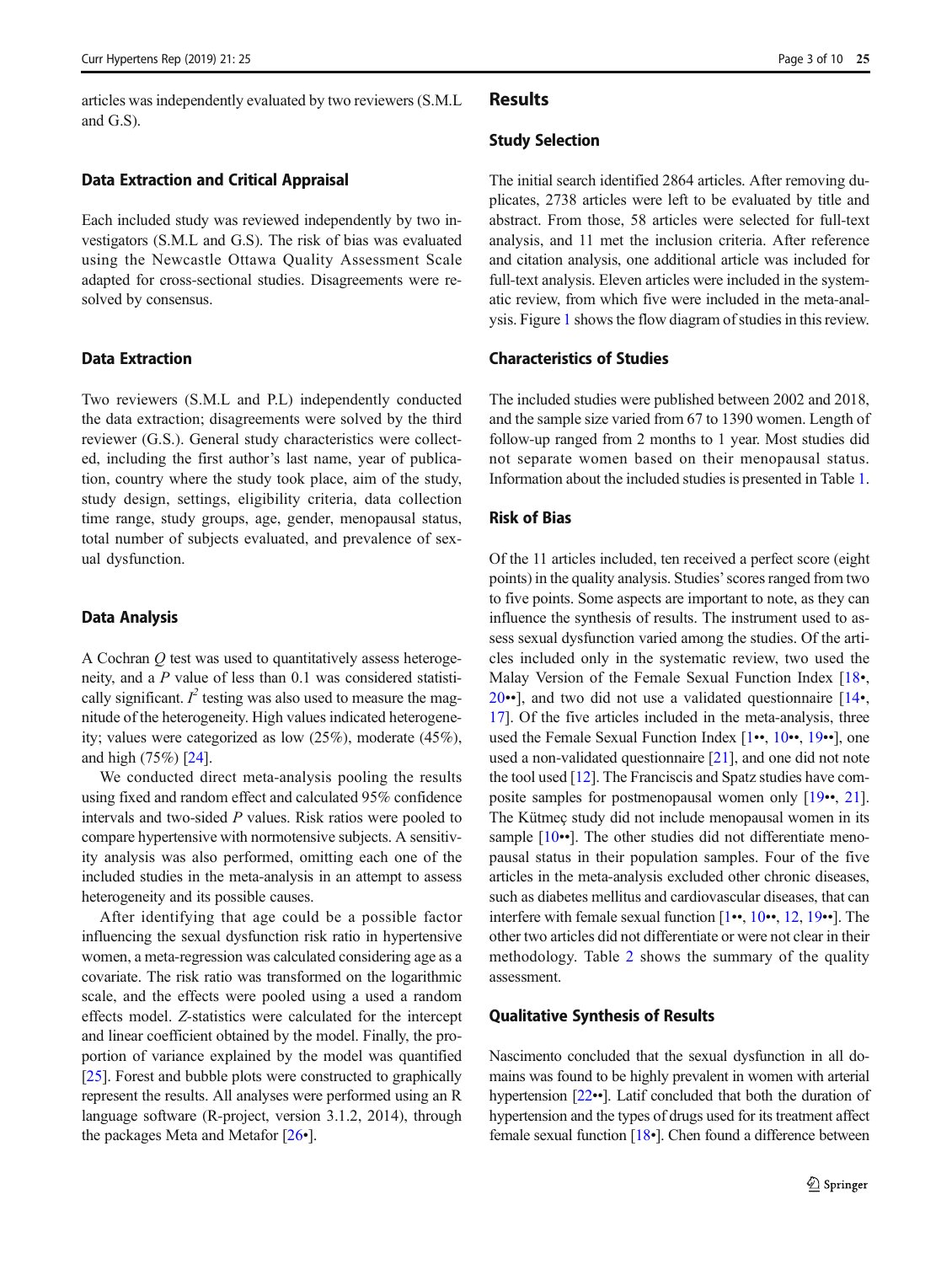<span id="page-3-0"></span>

the frequency of orgasms and overall sexual satisfaction among hypertensive and normotensive women, with hypertensive women rating lower in both categories [[14](#page-9-0)•]. Abdo found no significant difference between hypertensive and normotensive women, and Latif, despite using the same sample of the study published in 2012, concluded that the risk of sexual dysfunction was relatively low in women with hypertension [\[17\]](#page-9-0). Doumas, Kütmeç, and Okeahialam found that female sexual dysfunction was observed more often in hypertensive than in normotensive women  $[1\bullet, 10\bullet, 12]$  $[1\bullet, 10\bullet, 12]$  $[1\bullet, 10\bullet, 12]$  $[1\bullet, 10\bullet, 12]$  $[1\bullet, 10\bullet, 12]$  $[1\bullet, 10\bullet, 12]$ . Spatz  $[21]$  $[21]$  in turn did not find a significant association between systemic hypertension and female sexual dysfunction, regardless of treatment. Burchardt et al. [\[16](#page-9-0)•] only included hypertensive women in their sample and observed a high prevalence of sexual dysfunction. Franciscis [\[19](#page-9-0)••] found statistically significant differences between postmenopausal women with hypertension and normotensive women. Some articles evaluated sexual dysfunction by domains, and the most cited ones were desire, followed by orgasm and pain [\[12,](#page-9-0) [17](#page-9-0), [20](#page-9-0)••, [21](#page-9-0)••]. Prevalence rates were different between studies.

As displayed in Table [2](#page-5-0), we observed that the prevalence of sexual dysfunction varied from 14.1 to 90.1%. Only three studies used the same instrument and evaluated all domains to assess sexual dysfunction  $[1\bullet 0, 10\bullet 0, 19\bullet 0]$  $[1\bullet 0, 10\bullet 0, 19\bullet 0]$  $[1\bullet 0, 10\bullet 0, 19\bullet 0]$  $[1\bullet 0, 10\bullet 0, 19\bullet 0]$  $[1\bullet 0, 10\bullet 0, 19\bullet 0]$  $[1\bullet 0, 10\bullet 0, 19\bullet 0]$ .

#### Data Extraction and Critical Appraisal

The critical appraisal of the included studies is shown in Table [3](#page-5-0).

#### Meta-Analysis

Of the 11 articles included in the systematic review, five were included in the meta-analysis to compare sexual dysfunction between hypertensive and normotensive. The reasons for the exclusion of the other five articles are available in Table [4](#page-6-0).

In the meta-analysis of the sexual dysfunction relative risk between hypertensive and normotensive women, we found significant and high heterogeneity ( $l^2 = 92.6\%$ ,  $p < 0.001$ ); the pooled results revealed a significant risk ratio of 1.81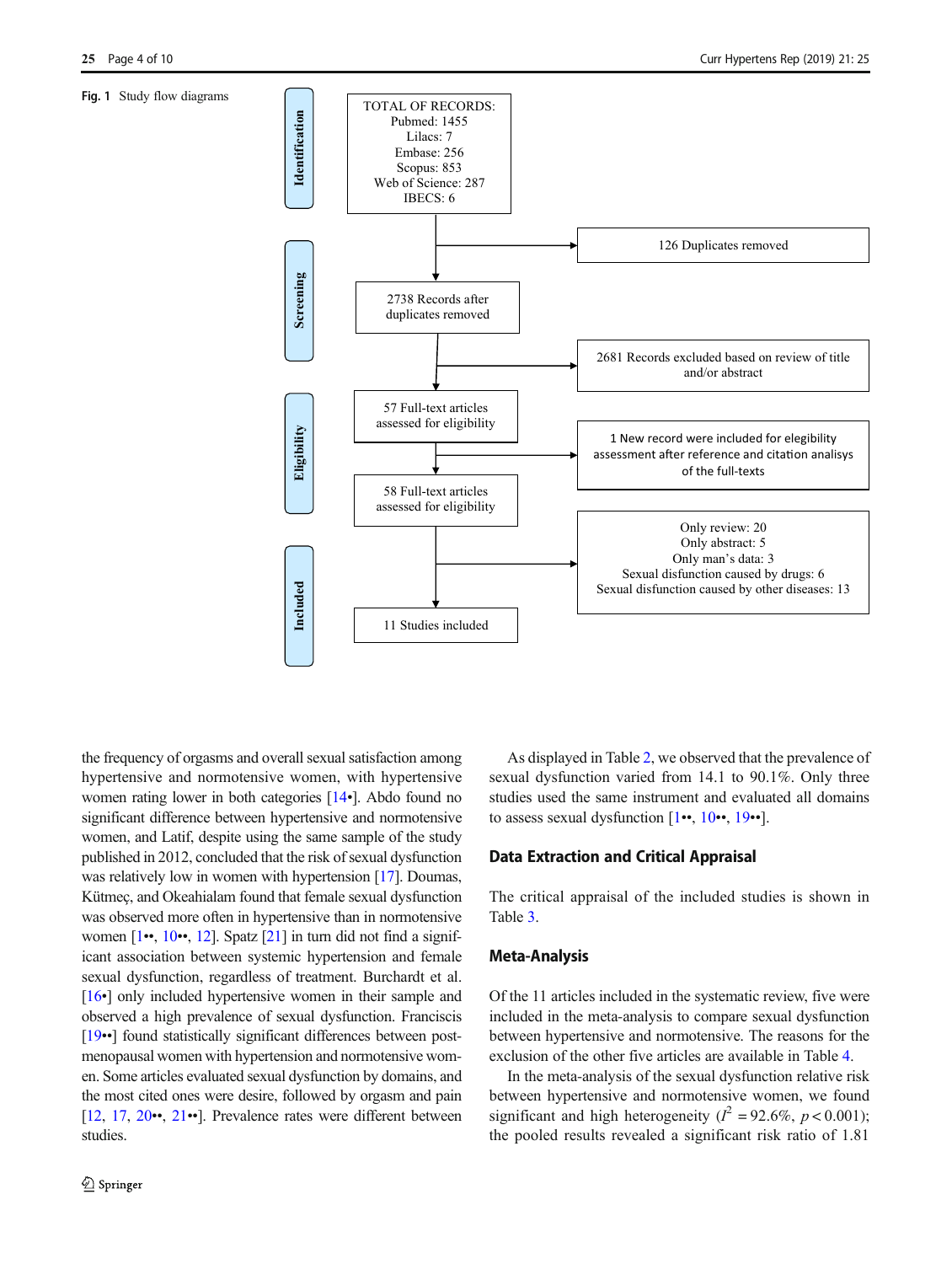<span id="page-4-0"></span>Table 1 Characteristics of studies

#### Trial, year Country Aim of the study Study design Uni or multicenter study? Data collection time range Age Menopause status Total number of subjects Burchardt et al. (2002)  $[16•]$  $[16•]$ USA To investigate sexual activity, behavior, dysfunction, and satisfaction in hypertensive women. Cross-sectional Unicenter NA 18–75 Does not separate 67 Abdo et al. (2004) [\[17](#page-9-0)] Brazil Assess sexual dysfunction prevalence rates and respective odds ratios for sexual symptoms in 1219 women in seven Brazilian states vis-à-vis sociodemographic characteristics and specific common diseases. Cross-sectional Multicenter 2 months  $\geq 18$  Does not separate 1219 Doumas et al. (2006) [\[1](#page-8-0)••] Greece We evaluated the prevalence of sexual dysfunction in hypertensive women compared with normotensive women according to age, hypertension severity, hypertension duration, and antihypertensive treatment. Cross-sectional Unicenter NA 31–60 Does not separate 417 Okeahialam et al. (2006) [\[12](#page-9-0)] This study was done to determine if any dysfunction existed among women as is commonly reported in males. Cross-sectional Unicenter 1 year 33–61 Does not separate 116 Kütmeçt et al. (2011)  $[10•]$  $[10•]$ Turkey This study was carried out in order to identify the sexual functions of essential hypertensive women. Cross-sectional Unicenter 4 months ≥ 18 Non-menopausal 156 Chen et al. (2012) [\[14](#page-9-0)•] China Investigate factors associated with the sexual Cross-sectional Unicenter 1 year 31–63 Does not domain and activity of people with hypertension in southern China. separate 368 Latif et al. (2012)  $[18•]$  $[18•]$ Malaysia To determine the construct of the phases of Cross-sectional Unicenter 5 months 35–65 Does not the female sexual response cycle (SRC) in women with hypertension and their association with the duration of hypertension and types of antihypertensive agents. separate 348 Francicis et al. (2013) [\[19](#page-9-0)••] Italy Evaluate the relationship between essential hypertension and FSD in a sample of postmenopausal women, and the effect of administration of antihypertensive therapy. Cross-sectional Unicenter NA 48–55 Menopausal 540 Latif et al. (2013) [\[20](#page-9-0)••] Malaysia Examine the risk of female sexual orgasmic Cross-sectional Unicenter 5 months 35–65 Does not disorder among a group of women with hypertension in Malaysia. separate 348 Spatz et al. (2013)  $[21 \cdot \cdot]$  $[21 \cdot \cdot]$ USA Investigated the association of HTN status, using objective measurements of blood pressure and in-home assessment of antihypertensive medication use, with sexual activity and problems among a cohort of middle-aged and older adults, and whether these relationships varied by sex. We further examined the independent effects of the common classes of medication used to treat HTN in this population Cross-sectional Multicenter 9 months 57–85 Menopausal 1390 Nascimento et al. (2015) [\[22](#page-9-0)••] Brazil Identify the presence of sexual dysfunction, Cross-sectional Unicenter 6 months 27–84 Does not considering multiple domains, and to evaluate its relationship with the presence of symptoms of anxiety and depression in women with arterial hypertension separate 157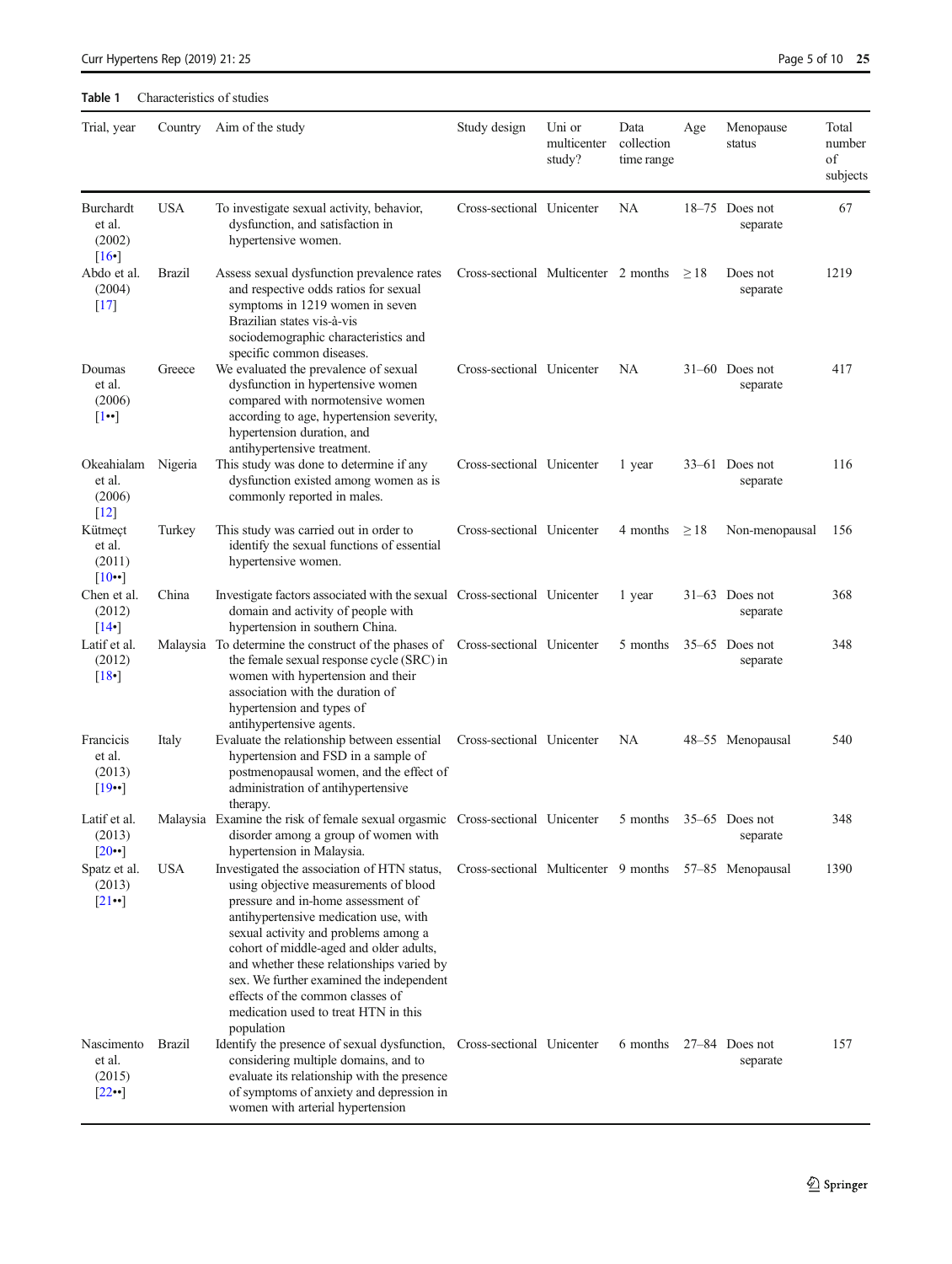| Trial, year<br>Instrument used to evaluate sexual dysfunction |                                                                                                                                    | Prevalence of sexual dysfunction                                                                |  |
|---------------------------------------------------------------|------------------------------------------------------------------------------------------------------------------------------------|-------------------------------------------------------------------------------------------------|--|
| Burchardt et al. $(2002)$ [16 $\cdot$ ]                       | Brief Index of Sexual Function for Women                                                                                           | 42.6%                                                                                           |  |
| Abdo et al., (2004) [17]                                      | Self-applicable questionnaire<br>(used after having been adjusted for adequacy)                                                    | 49.1% (one domain of sexual dysfunction)                                                        |  |
| Doumas et al. $(2006)$ $[1]$                                  | Female Sexual Function Index                                                                                                       | $42.1\%$                                                                                        |  |
| Okeahialam et al. (2006) [18•]                                | Questionnaire about libido, pain or discomfort<br>during intercourse, and orgasm                                                   | 15.1% (only 2 domains of FSD)                                                                   |  |
| Kütmeçt et al. (2011) [10.                                    | Female Sexual Function Index                                                                                                       | $90.1\%$                                                                                        |  |
| Chen et al. $(2012)$ [14•]                                    | Self-administered questionnaire about<br>sexual function and activity                                                              | $62.1\%$ (valued for orgasm)                                                                    |  |
| Latif et al. $(2012)$ $[18 \cdot]$                            | Malay version of the Female Sexual<br><b>Function Index</b>                                                                        | Results showed the sexual function using four<br>components were formed using Kaiser's criteria |  |
| Francicis et al. $(2013)$ [19]                                | Female Sexual Function Index                                                                                                       | 35.3%                                                                                           |  |
| Latif et al. $(2013)$ $[20 \cdot \cdot]$                      | Malay version of the Female Sexual Function Index                                                                                  | 14.1% (only orgasm prevalence)                                                                  |  |
| Spatz et al. $(2013)$ $[21 \cdot$ <sup>-1</sup> ]             | Data from The National Social Health, Life<br>and Aging Project (NSHAP), designed to better<br>understand how sexual relationships | 68.2%                                                                                           |  |
| Nascimento et al. $(2015)$ $[22 \cdot$ <sup>-1</sup>          | Female Sexual Function Index                                                                                                       | 55.4% (valued for orgasm)                                                                       |  |

<span id="page-5-0"></span>Table 2 Prevalence of sexual dysfunction—summary of results from each study

(95% CI 1.10–2.97,  $p < 0.05$ ). This analysis included 990 hypertensive and 715 normotensive women.

The meta-analysis forest plot, shown in Fig. [2](#page-6-0), illustrates the random effects weight attributed to each study, the random effects pooled results, and the heterogeneity quantification and significance test. For each group, the forest plot shows the number of events that account for the number of women with sexual dysfunction.

The sensitivity analysis is resumed in Table [4.](#page-6-0) When omitting Franciscis et al., Doumas et al., or Kutmeç et al., the pooled risk ratio was not significant. When omitting Okeahialam 2006, the pooled risk ratio and heterogeneity both remain significant. When omitting Spatz et al., the pooled risk ratio increases (RR =  $2.13$ , 95% CI 1.79–2.53) and the heterogeneity quantification reduces to  $I^2 = 0\%$ .

Considering the sensitivity analysis results and analyzing the studies groups characteristics, differences in age could be a possible cause for heterogeneity. The age of the included subjects in Spatz et al. [\[21](#page-9-0)] is higher than other studies, where all subjects were between 57 and 85 years old; additionally, all women were postmenopausal. Franciscis et al. [\[19](#page-9-0)••] also only included postmenopausal women; however, the age range was narrower and lower than Spatz et al. [[21\]](#page-9-0) (48–55 years Table [1](#page-4-0) summaries the age range of each study).

Table 3 Results of the critical appraisal of the included studies

| Study (first author)                          | Study design        | Selection                           |                |           | Comparability                            | Outcome                         |                          |                     |
|-----------------------------------------------|---------------------|-------------------------------------|----------------|-----------|------------------------------------------|---------------------------------|--------------------------|---------------------|
|                                               |                     | Representativeness<br>of the sample | Sample<br>size | Non-      | Ascertainment<br>respondents of exposure | Based on design<br>and analysis | Assessment<br>of outcome | Statistical<br>test |
| Burchardt et al. (2002) [16.]                 | Cross-sectional     | $+$                                 |                |           | $^{++}$                                  |                                 | $+$                      | $+$                 |
| Abdo et al. (2004) [17]                       | $Cross-sectional +$ |                                     |                |           | $+$                                      | $++$                            | $+$                      | $^{+}$              |
| Doumas et al. $(2006)$ $[1]$                  | Cross-sectional     | $+$                                 |                | $^{+}$    | $^{++}$                                  | $++$                            | $+$                      | $^{+}$              |
| Okeahialam et al. (2006) [12]                 | Cross-sectional     | $+$                                 |                |           | $\ddot{}$                                |                                 | $+$                      |                     |
| Kütmeç et al. (2011) [10.                     | Cross-sectional     | $+$                                 |                | $+$       | $^{++}$                                  |                                 | $+$                      | $+$                 |
| Chen et al. (2012) [14•]                      | Cross-sectional     | $+$                                 |                |           | $\ddot{}$                                |                                 | $^{+}$                   |                     |
| Latif et al. $(2012)$ $[18 \cdot]$            | Cross-sectional     | $+$                                 |                | $\ddot{}$ | $^{++}$                                  | $++$                            | $^{+}$                   | $^{+}$              |
| Franciscis et al. $(2013)$ [19 $\cdot\cdot$ ] | Cross-sectional     | $+$                                 |                |           | $^{++}$                                  |                                 | $^{+}$                   |                     |
| Latif et al. $(2013)$ $[20]$                  | Cross-sectional     | $+$                                 |                | $+$       | $^{++}$                                  |                                 | $^{+}$                   | $+$                 |
| Spatz et al. (2013) [21]                      | Cross-sectional     | $+$                                 |                | $^{+}$    | $^{+}$                                   | $^{++}$                         | $^{+}$                   | $\ddot{}$           |
| Nascimento et al. (2015)<br>$[22\bullet]$     | Cross-sectional     | $+$                                 | $\pm$          |           | $^{++}$                                  |                                 | $\ddot{}$                | $^{+}$              |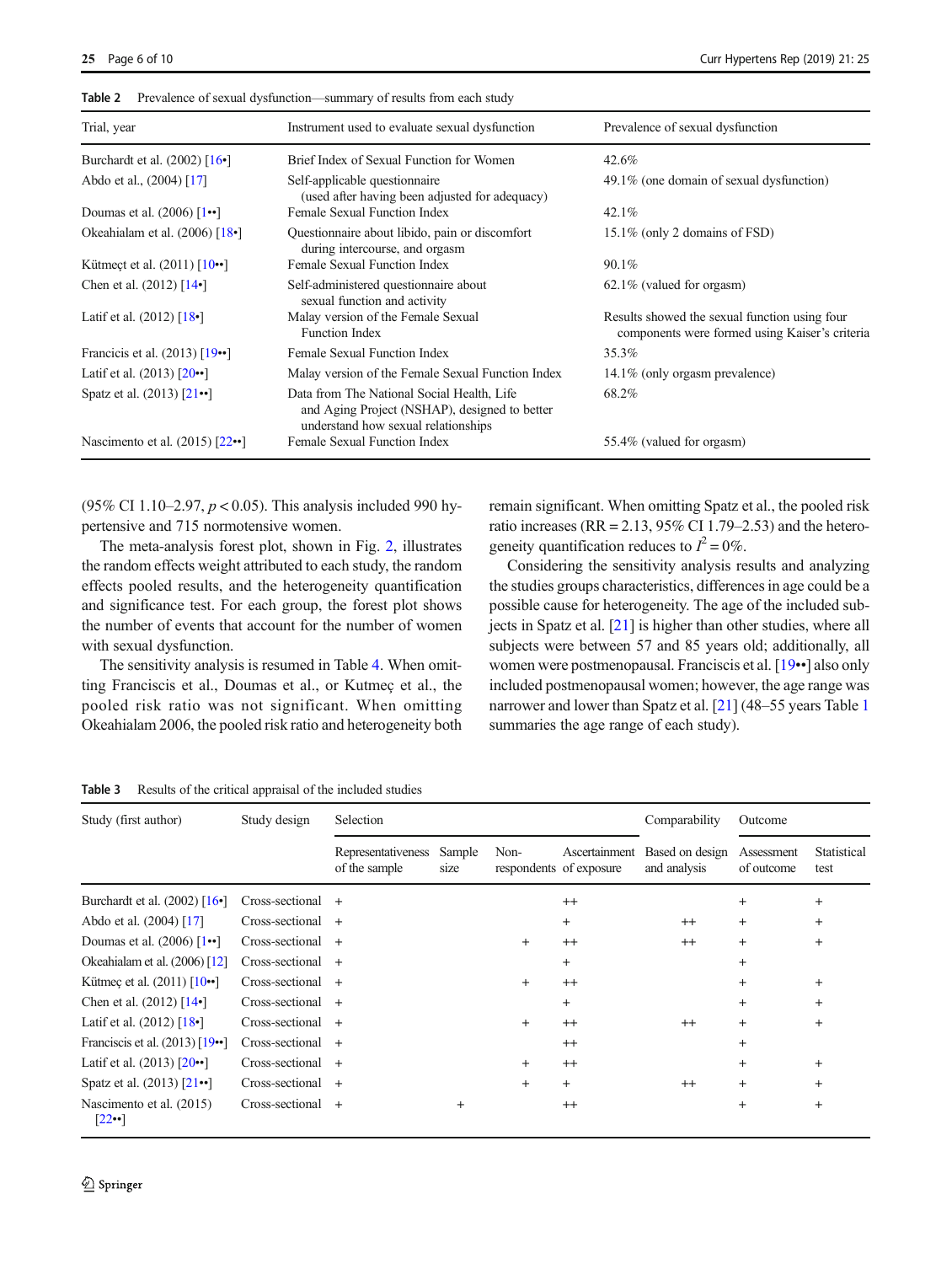<span id="page-6-0"></span>Table 4 Sensitivity analysiseffects estimates and heterogeneity results

|                            | Pooled risk ratio | $95\%$ -CI   | Effect $p$ value | $tau^2$  | $I^2$ (%) |
|----------------------------|-------------------|--------------|------------------|----------|-----------|
| Omitting Spatz (2013)      | 2.13              | [1.79; 2.53] | < 0.0001         | $\theta$ | 0.0       |
| Omitting Franciscis (2013) | 1.85              | [0.98; 3.49] | 0.0595           | 0.34     | 93.9      |
| Omitting Doumas (2006)     | 1.72              | [0.96; 3.07] | 0.066            | 0.28     | 93.0      |
| Omitting Kutmec (2011)     | 1.63              | [0.97; 2.76] | 0.0653           | 0.22     | 90.6      |
| Omitting Okeahialam (2006) | 1.72              | [1.03; 2.88] | < 0.05           | 0.26     | 94.3      |

#### Meta-regression by Age

The meta-regression was performed in order to assess the possible relationship between age and risk ratio of sexual dysfunction and explain the resultant heterogeneity. The metaregression, expressed as log risk ratio, resulted in ln (RR) = 2.3307–0.0333 (age). The age slope is likely not zero for the risk ratio log ( $b = -0.0333$ , se = 0.0045,  $p < 0.0001$ ); the intercept regression resulted in  $a = 2.3307$ (se = 0.2884,  $p < 0.0001$ ). The variance between studies could be explained by the covariate age ( $R^2 = 100\%$ ), meaning that the relationship between age and risk ratio is stronger than expected by chance, and 100% of the variance within studies can be explained by age.

Figure [3](#page-7-0) shows the bubble plot of the obtained model; the size of each circle represents the weight attributed to each study. The straight blue line represents the linear metaregression prediction line, the blue dashed lines displays the 95% confidence interval, and the black dotted line represents the risk ratio equal to the line of no effect. The prediction line demonstrates a decreasing SD risk ratio as age increases, and Fig. [3](#page-7-0) shows that studies where the mean age is approximately 70 years have no expected difference in the SD risk between hypertensive and normotensive. On the other hand, studies where the mean age is approximately 45 years have an expected 130% increased risk of SD in hypertensive compared to normotensive.

#### **Discussion**

Eleven cross-sectional studies were included in this systematic review, and five were included in the meta-analysis. Most of the studies pointed to a higher prevalence of sexual dysfunction in hypertensive women when compared to the normotensive women.

Female sexual dysfunction remains an understudied area. Lack of research is influenced by emotional, gynecological, and psychological disorders in addition to aging. All of these factors are often difficult to control for in studies. Furthermore, cultural and religious differences between populations, as well as the different instruments used to analyze female sexual dysfunction [\[7](#page-8-0)], have also likely influenced the heterogeneity of the studies [[7,](#page-8-0) [8\]](#page-8-0). A study on how cultural factors affect sexual function concluded that certain parts of the Non-Western world have much higher rates of particular forms of sexual dysfunction compared to the West. Culture plays a role in defining what is abnormal and underlying acceptable patterns [\[27\]](#page-9-0).



Fig. 2 Forest plot of relative risk of sexual dysfunction. Hypertensive  $\times$  normotensive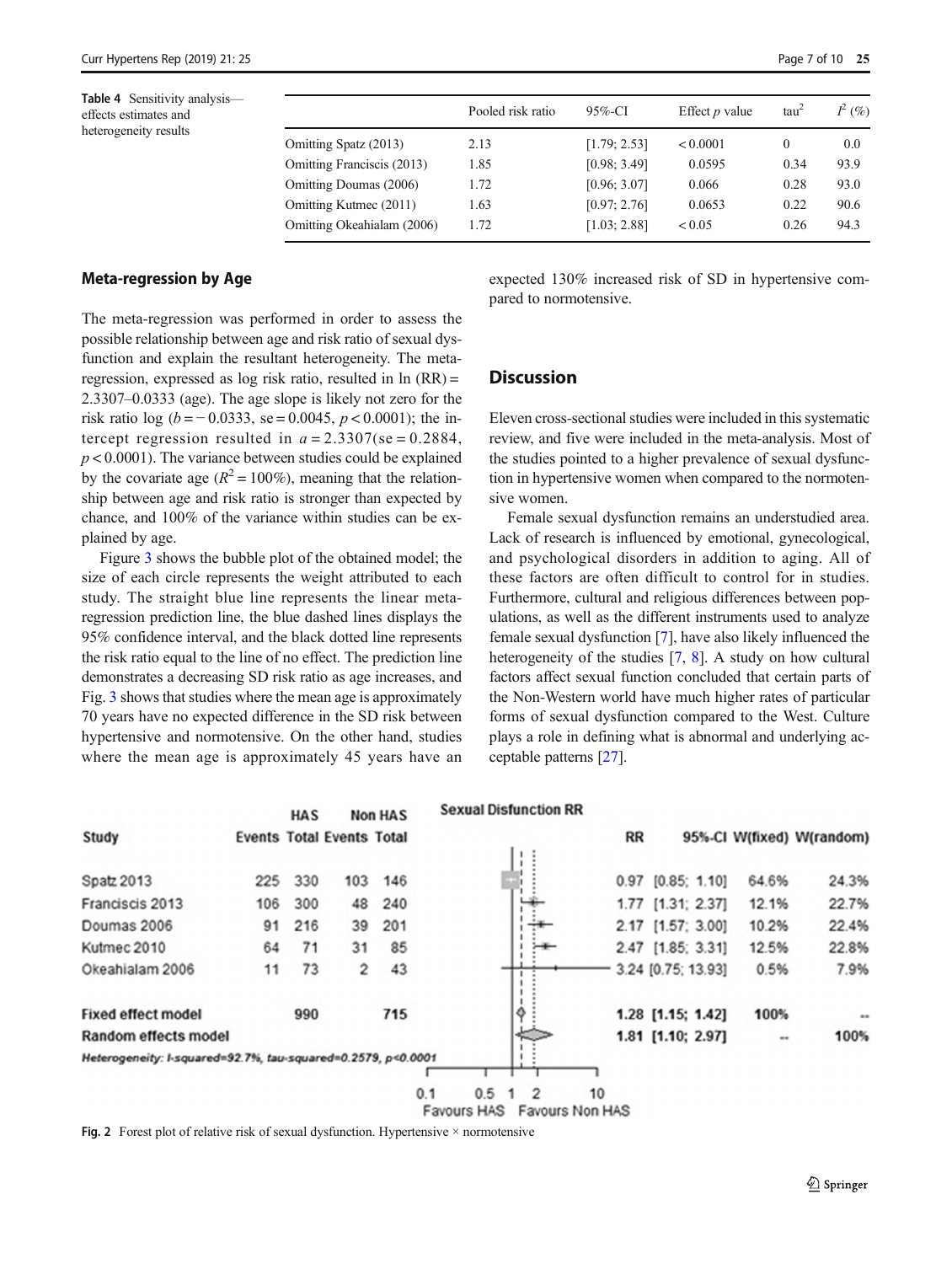<span id="page-7-0"></span>In regard to the meta-analysis comparing the risk of sexual dysfunction in hypertensive women versus non-hypertensive, we found heterogeneity between the five included studies  $(I^2 = 92\%)$ , with a significant risk ratio of 1.81 (95% CI 1.10–2.97,  $p < 0.05$ ). When examining the covariates that could explain the heterogeneity, the meta-regression calculated only explored the age of the groups included in the studies. The risk of sexual dysfunction could be higher in hypertensive women than in normotensive women regardless of age; however, the risk could also be the same in both groups. A limitation in the meta-analysis is the fact that only age was explored as a covariate to explain heterogeneity; additionally, there were a limited number of studies. The relevance of age as a covariate for the sexual dysfunction risk differences between hypertensive and normotensive thus emerges as hypothesis; further studies are necessary to confirm it. Additionally, emotional dissatisfaction and frustration, gynecological disabilities, and psychological disorders should be included in the pathophysiology of this disorder [[7,](#page-8-0) [8\]](#page-8-0).

Hypertension affects the pelvic region by reducing pelvic blood flow and nitric oxide thus leading to fibrosis of the smooth muscle of the clitoris and the vaginal wall. This makes the ability of achieving a response from sexual stimulation extremely difficult [[28](#page-9-0), [29](#page-9-0)].

Doumas evaluated 216 women with hypertension (136 medically treated, 80 untreated) and 201 normotensive women [[1](#page-8-0)••]. Sexual dysfunction was found in 42.1% of hypertensive women compared with 19.4% of normotensive women. The study concluded that sexual dysfunction was a significant risk factor for hypertensive women. Similarly [[1](#page-8-0)••], the Okeahialam study found that hypertensive women have higher sexual dysfunction than normotensive women and newly diagnosed with hypertension [\[12\]](#page-9-0).

Argun et al. [[30\]](#page-9-0) showed that sexual dysfunction differed between women who received treatment for hypertension (17.2%) and those who did not.

In a study of hypertensive patients treated in outpatient clinics, it was found that drugs used for hypertension can improve the degree of sexual dysfunction [[1](#page-8-0)••]. However sexual dysfunction was more evident in hypertensive women who expressed symptoms of decreased vaginal lubrication, reduced orgasms, and increased pain during sexual intercourse  $[18\bullet]$  $[18\bullet]$ . The question of whether antihypertensive agents can induce sexual dysfunction in hypertensive patients with normal sexual function also arises.

Since sexual dysfunction is considered secondary to the therapeutic efficacy of antihypertensive medications, the mechanisms as well as strategies to treat sexual dysfunction need to be better studied.

This systematic review and meta-analysis demonstrates the lack of available information on sexual dysfunction and draws attention to the high prevalence of female sexual dysfunction, including women without comorbidities. Thus, this study reinforces the importance of further studies on female sexual dysfunction and the relationship of the hypertension that use adequate calculated sample sizes and validated instruments for assessing sexual dysfunction.

The included studies presented significant limitations in relation to methodology and a small sample size. Consequently, the meta-analysis was highly heterogeneous.

More blinded randomized clinical trials, with larger sample sizes, and a clear description of the selection and allocation of hypertensive and normotensive patients, should be conducted in order to answer these research questions.

## Conclusion

In this systematic review with meta-analysis, we searched evaluate the prevalence of sexual dysfunction in hypertensive women and compare sexual dysfunction between hypertensive and non-hypertensive women.

This disorder is a common medical disorder associated with the pathology, psychological state, and social behaviors of the general population. The studies analyzed presented significant limitations in relation to methodology and a small sample size. Consequently, the meta-analysis was highly heterogeneous.

Fig. 3 Bubble plot of sexual dysfunction risk ratio, between hypertensive and normotensive women, age

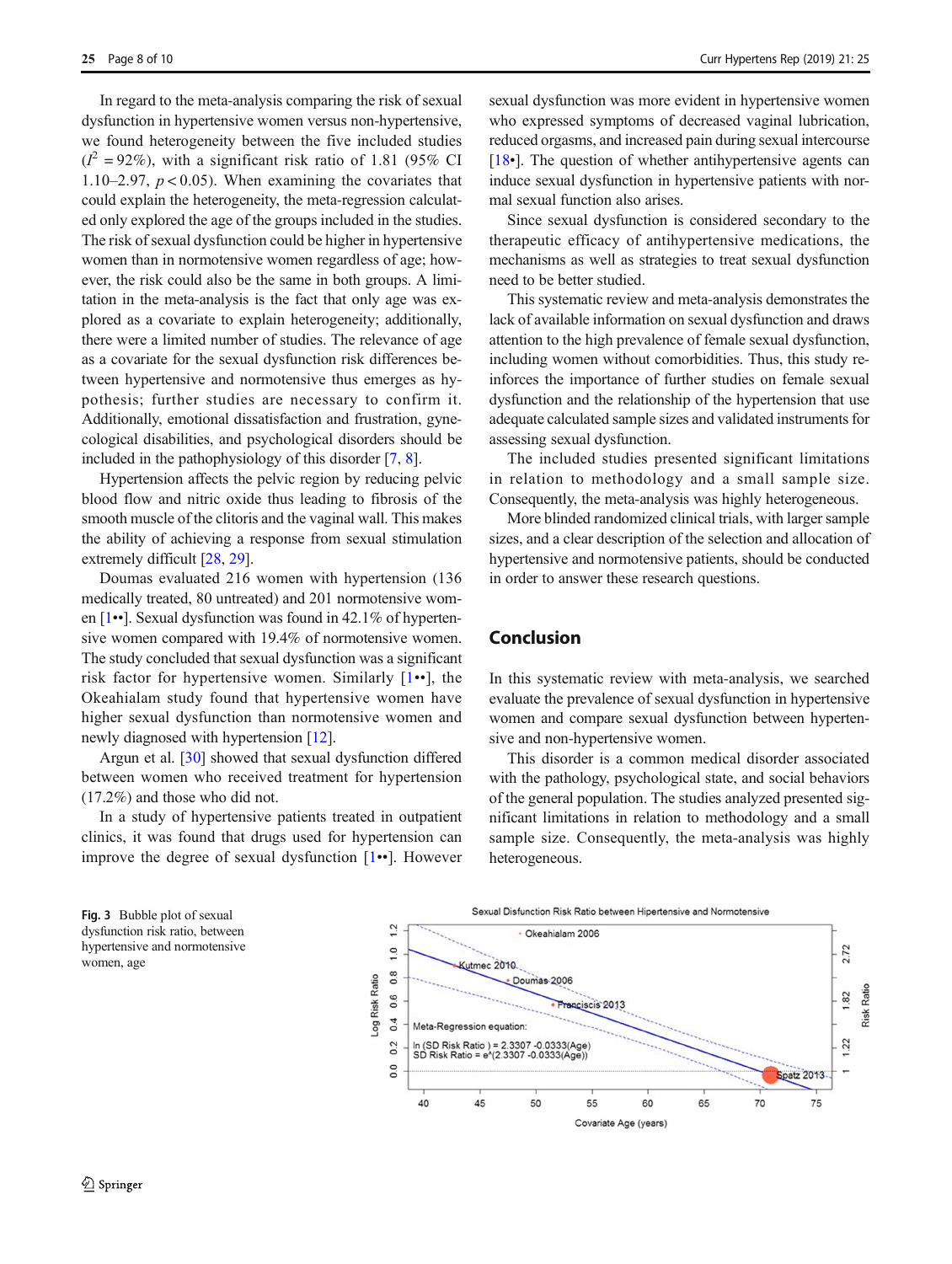<span id="page-8-0"></span>More blinded randomized clinical trials, with larger sample sizes, and a clear description of the selection and allocation of hypertensive and normotensive patients, should be conducted in order to answer these research questions.

Acknowledgements We would like to thank the Instituto de Cardiologia do RS—Fundação Universitária de Cardiologia (IC-FUC) for assistance in developing the study.

Availability of Data and Material It registered in the Prospero (International Prospective Register of Systematic Reviews) database under the number CRD42014008704.

Authors' Contributions S.M.L and P.L conceived the study, participated in the study design, and helped to draft the manuscript; I.S.F.J, L.R, R.G.C, and G.S participated in the study design and coordination, undertook data analysis, and helped to draft the manuscript; E.B and G.S participated in the study design and coordination. All authors read and approved the final manuscript.

Funding This study was financially supported by Fundação de Amparo à Pesquisa do Estado do Rio Grande do Sul (FAPERGS).

### Compliance with Ethical Standards

Conflict of Interest The authors declare that they have no conflict of interest.

Human and Animal Rights and Informed Consent This article does not contain any studies with human or animal subjects performed by any of the authors.

#### Ethics Approval and Consent to Participate No. 4512/10.

Consent for Publication Ethical approval was obtained from the Ethical Committee, Foundation University of Cardiology for conducting the research study.

#### References

Papers of particular interest, published recently, have been highlighted as:

- Of importance
- •• Of major importance
- 1.•• Doumas M, Tsiodras S, Tsakiris A, Douma S, Chounta A, Papadopoulos A, et al. Female sexual dysfunction in essential hypertension: a common problem being uncovered. J Hypertens. 2006;24(12):2387–92 Used the same method and the same instrument to evaluate sexual dysfunction.
- 2. Grimm RH Jr, Grandits GA, Prineas RJ, McDonald RH, Lewis CE, Flack JM, et al. Long-term effects on sexual function of five antihypertensive drugs and nutritional hygienic treatment in hypertensive men and women: Treatment of Mild Hypertension Study (TOMHS). Hypertension. 1997;29(1 Pt 1):8–14.
- 3. Pop D, Dădârlat A, Zdrenghea D. Novel cardiovascular risk markers in women with ischaemic heart disease. Cardiovasc J Afr. 2014;25(3):137–41.
- 4. Fagard R. Reappraisal of the European guidelines on hypertension management: the European Society of Hypertension Task Force document: a short review. Pol Arch Med Wewn. 2010;120(1–2):  $31–5.$
- 5. Leite APL, Moura ES, Campos AAS, Mattar R, Souza E, Camano L, et al. Validation of the female sexual function index in Brazilian pregnant women. Rev Bras Ginecol Obstet. 2007;29(8):396–401.
- 6. Laumann EO, Paik A, Rosen RC. Sexual dysfunction in the United States: prevalence and predictors. JAMA. 1999;281(6):537–44.
- 7. Basson R. Recent advances in women's sexual function and dysfunction. Menopause. 2004;11(6 Pt 2):714–25.
- 8. Hayes R, Dennerstein L. The impact of aging on sexual function and sexual dysfunction in women: a review of population based studies. J Sex Med. 2005;2(3):317–30.
- 9. Kloner RA, Reffelmann T. Sexual function in hypertensive patients receiving treatment. Vasc Health Risk Manag. 2006;2(4):447–55.
- 10.•• Kütmeç C, Yurtsever S. Effects of sexual function of essential hypertensions in women. Eur J Cardiovasc Nurs. 2011;10(1):56–63

# Appendix

#### Appendix 1 Search strategy used for PubMed

| Search | Ouery                                                                                                                                                                                                                                                                                                                                                        | Items found |
|--------|--------------------------------------------------------------------------------------------------------------------------------------------------------------------------------------------------------------------------------------------------------------------------------------------------------------------------------------------------------------|-------------|
| #62    | Search ("Hypertension" [Mesh] OR "Blood Pressure, High" [All Terms] OR "Blood<br>Pressures, High''[All Terms] OR "High Blood Pressure"[All Terms] OR "High Blood                                                                                                                                                                                             | 210073      |
| #61    | Pressures"[All Terms])<br>Search ("Sexual Dysfunction, Physiological" [Mesh] OR "Physiological Sexual<br>Dysfunction"[All Terms] OR "Physiological Sexual Dysfunctions"[All Terms] OR<br>"Sexual Dysfunctions, Physiological"[All Terms] OR "Sex Disorders"[All Terms] OR<br>"Sexual Disorders, Physiological"[All Terms] OR "Physiological Sexual Disorder" | 23066       |
|        | [All Terms] OR "Physiological Sexual Disorders" [All Terms] OR "Sexual Disorder,<br>Physiological"[All Terms])                                                                                                                                                                                                                                               |             |
| #63    | Search $(\#62 \text{ AND } \#61)$                                                                                                                                                                                                                                                                                                                            | 478         |